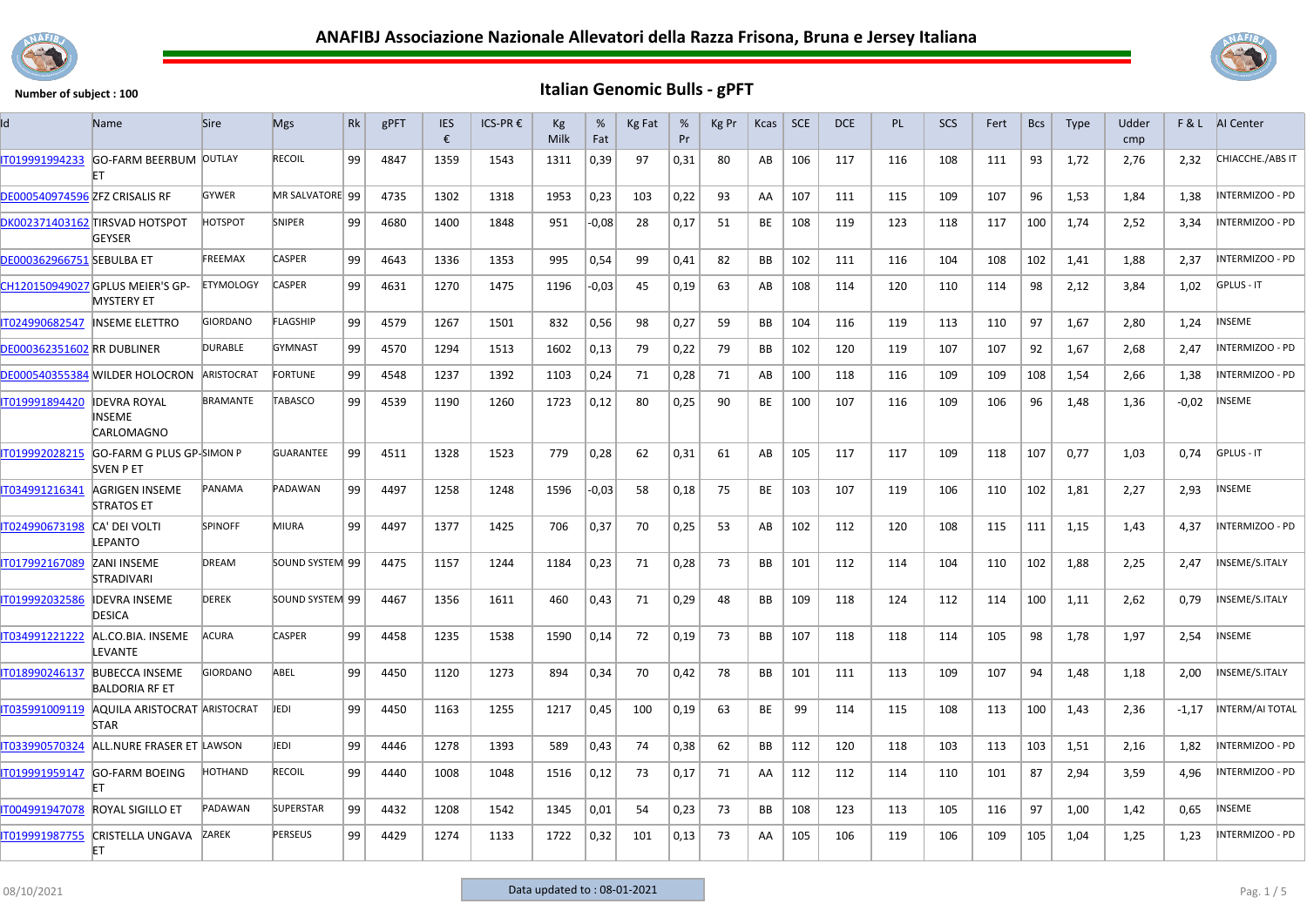



| Id                                   | Name                                                    | <b>Sire</b>     | <b>Mgs</b>       | Rk | gPFT | <b>IES</b><br>€ | ICS-PR € | Kg<br>Milk | %<br>Fat | <b>Kg Fat</b> | %<br>Pr | Kg Pr | Kcas      | <b>SCE</b> | <b>DCE</b> | <b>PL</b> | SCS | Fert | <b>Bcs</b> | <b>Type</b> | Udder<br>cmp |      | <b>F&amp;L</b> AI Center |
|--------------------------------------|---------------------------------------------------------|-----------------|------------------|----|------|-----------------|----------|------------|----------|---------------|---------|-------|-----------|------------|------------|-----------|-----|------|------------|-------------|--------------|------|--------------------------|
| DK003200304570 KAERGAARDEN           | KANPAI                                                  | <b>BERLIN</b>   | <b>GYMNAST</b>   | 99 | 4415 | 1299            | 1368     | 1630       | 0,05     | 65            | 0,05    | 60    | AA        | 109        | 111        | 121       | 112 | 112  | 101        | 1,19        | 1,67         | 3.02 | INTERMIZOO - PD          |
| T019991959133                        | <b>GO-FARM G PLUS GP-DATELINE</b><br>DUVAN              |                 | <b>CHARLEY</b>   | 99 | 4411 | 1121            | 1165     | 756        | 0,34     | 69            | 0,24    | 54    | AE        | 102        | 106        | 117       | 115 | 109  | 98         | 2,11        | 1,91         | 3,50 | GPLUS - IT               |
| IT004992042022                       | <b>SCOTTA ROYAL</b><br>INSEME MINARDI ET                | <b>DATELINE</b> | <b>SUPERSTAR</b> | 99 | 4409 | 1053            | 1261     | 1254       | 0,21     | 72            | 0,21    | 66    | AB        | 107        | 113        | 114       | 114 | 107  | 92         | 2,26        | 2,13         | 2,18 | INSEME/S.ITALY           |
| IT019991621646                       | <b>IDEVRA ROYAL</b><br><b>GIORDANO ET</b>               | <b>PERSEUS</b>  | <b>RODANAS</b>   | 99 | 4403 | 1049            | 1129     | 1360       | 0,50     | 109           | 0,21    | 70    | AB        | 100        | 108        | 113       | 114 | 103  | 94         | 1,50        | 2,16         | 1,01 | <b>INSEME</b>            |
| IT001991277781                       | ISOLABELLA INSEME HOTHAND<br><b>DISTEFANO ET</b>        |                 | тоонот           | 99 | 4401 | 1179            | 1137     | 1374       | 0,35     | 91            | 0,20    | 68    | AA        | 109        | 112        | 120       | 110 | 104  | 96         | 1,94        | 2,65         | 1,47 | NSEME/S.ITALY            |
| IT019991821658                       | GO-FARM STROLL ET SOUND SYSTEMFRANCHISE                 |                 |                  | 99 | 4400 | 1256            | 1465     | 1063       | 0,18     | 60            | 0,16    | 54    | BE        | 107        | 119        | 121       | 109 | 114  | 98         | 1,44        | 2,07         | 1,37 | INTERMIZOO - PD          |
| IT019991932418                       | <b>CRISTELLA KALINKO</b>                                | <b>PURSUIT</b>  | LIGHTHOUSE       | 99 | 4389 | 1136            | 1115     | 1452       | 0,53     | 120           | 0,26    | 80    | AA        | 107        | 122        | 111       | 105 | 105  | 99         | 1,67        | 1,55         | 1,02 | NTERMIZOO - PD           |
| IT019991894454                       | <b>IDEVRA RYL INSEME BRAMANTE</b><br><b>GHIBERTI ET</b> |                 | <b>HOTLINE</b>   | 99 | 4385 | 974             | 1017     | 1221       | 0,46     | 95            | 0,27    | 71    | AA        | 110        | 115        | 111       | 112 | 100  | 95         | 2,40        | 2,93         | 3,51 | INSEME/S.ITALY           |
| T034991216248                        | AGRIGEN INSEME<br>LLUSTRE ET                            | <b>DIOM</b>     | <b>DEPOT</b>     | 99 | 4382 | 1445            | 1689     | 1505       | $-0.12$  | 44            | 0,09    | 63    | AB        | 110        | 121        | 123       | 112 | 114  | 111        | 0,59        | 0,80         | 2,54 | <b>INSEME</b>            |
| IT061990821887                       | <b>CIRIO AGR. EQUITY</b><br><b>GAP EDUARDO</b>          | <b>PERSEUS</b>  | <b>BATTLECRY</b> | 99 | 4378 | 1085            | 1208     | 1447       | 0,11     | 74            | 0,04    | 55    | AA        | 106        | 114        | 115       | 109 | 113  | 99         | 1,56        | 2,41         | 0,41 | INSEME/S.ITALY           |
| IT019991959138                       | <b>IGO-FARM ABC</b><br><b>BUBBLEGUM ET</b>              | HOTHAND         | <b>RECOIL</b>    | 99 | 4374 | 1145            | 1188     | 2065       | $-0,20$  | 55            | 0,10    | 81    | AA        | 115        | 117        | 117       | 107 | 104  | 91         | 2,13        | 2,60         | 3,32 | COFA/ABC GENETIX         |
| <b>DE000541006786 SFH REDSHIFT R</b> |                                                         | <b>GYWER</b>    | <b>APOLL</b>     | 99 | 4373 | 1028            | 1155     | 1812       | 0,08     | 83            | 0,14    | 77    | AB        | 105        | 106        | 111       | 114 | 105  | 93         | 1,69        | 1,30         | 2.31 | <b>INTERMIZOO - PD</b>   |
| IT001991334345                       | <b>CERETTESE INSEME</b><br><b>DIAMANTE</b>              | <b>DEREK</b>    | HOTLINE          | 99 | 4362 | 1104            | 1461     | 1529       | $-0,04$  | 57            | 0,17    | 72    | BB        | 106        | 124        | 113       | 110 | 109  | 94         | 1,64        | 2,39         | 1,63 | <b>NSEME</b>             |
| IT034991068645                       | AGRIGEN ROYAL<br><b>PERSEUS PARMENSE</b>                | <b>PERSEUS</b>  | <b>SELLECK</b>   | 99 | 4357 | 1156            | 1313     | 630        | 0,33     | 64            | 0,16    | 40    | AA        | 108        | 117        | 115       | 112 | 116  | 106        | 1,27        | 2,33         | 2,14 | <b>NSEME</b>             |
| IT019992057158                       | CRISTELLA MALACCA EINSTEIN                              |                 | <b>DYNASTY</b>   | 99 | 4352 | 1329            | 1613     | 832        | 0,28     | 64            | 0.20    | 52    | <b>BB</b> | 108        | 122        | 120       | 110 | 116  | 107        | 0.67        | 1.80         | 0.41 | INTERMIZOO - PD          |
| <b>DE000361275619 GEN CAMDEN ET</b>  |                                                         | <b>CHARL</b>    | <b>BANDARES</b>  | 99 | 4346 | 1300            | 1578     | 1432       | 0,23     | 84            | 0,12    | 63    | <b>BB</b> | 108        | 125        | 120       | 107 | 112  | 99         | 0,98        | 1,62         | 0,61 | INTERMIZOO - PD          |
| <b>DE000362020399 GGA JENGA</b>      |                                                         | SIMON P         | <b>SUPERHERO</b> | 99 | 4344 | 1146            | 1245     | 1729       | $-0,02$  | 62            | 0,19    | 81    | <b>BB</b> | 103        | 111        | 113       | 105 | 110  | 97         | 1,62        | 1,25         | 1.23 | INTERMIZOO - PD          |
| IT004992104349                       | <b>DELLAROSSA INSEME ZAREK</b><br><b>BELFANTE ET</b>    |                 | SOUND SYSTEM 99  |    | 4342 | 1205            | 1302     | 1103       | 0,43     | 93            | 0,17    | 54    | BE        | 106        | 114        | 118       | 111 | 109  | 103        | 1,50        | 1,77         | 2,29 | <b>NSEME</b>             |
| IT019991894402                       | <b>IDEVRA ROYAL</b><br>INSEME ROSSINI ET                | HOTHAND         | <b>BANDARES</b>  | 99 | 4331 | 1070            | 999      | 1030       | 0,22     | 62            | 0,33    | 73    | AA        | 108        | 107        | 116       | 109 | 105  | 92         | 2,08        | 2,35         | 1,07 | INSEME/S.ITALY           |
| IT019991867324                       | <b>GO-FARM INSEME</b><br>NIBALI ET                      | PADAWAN         | EAGLE            | 99 | 4328 | 1055            | 1292     | 1509       | $-0.02$  | 53            | 0,15    | 67    | <b>BB</b> | 109        | 119        | 112       | 105 | 111  | 97         | 1,74        | 2,53         | 1,79 | INSEME/S.ITALY           |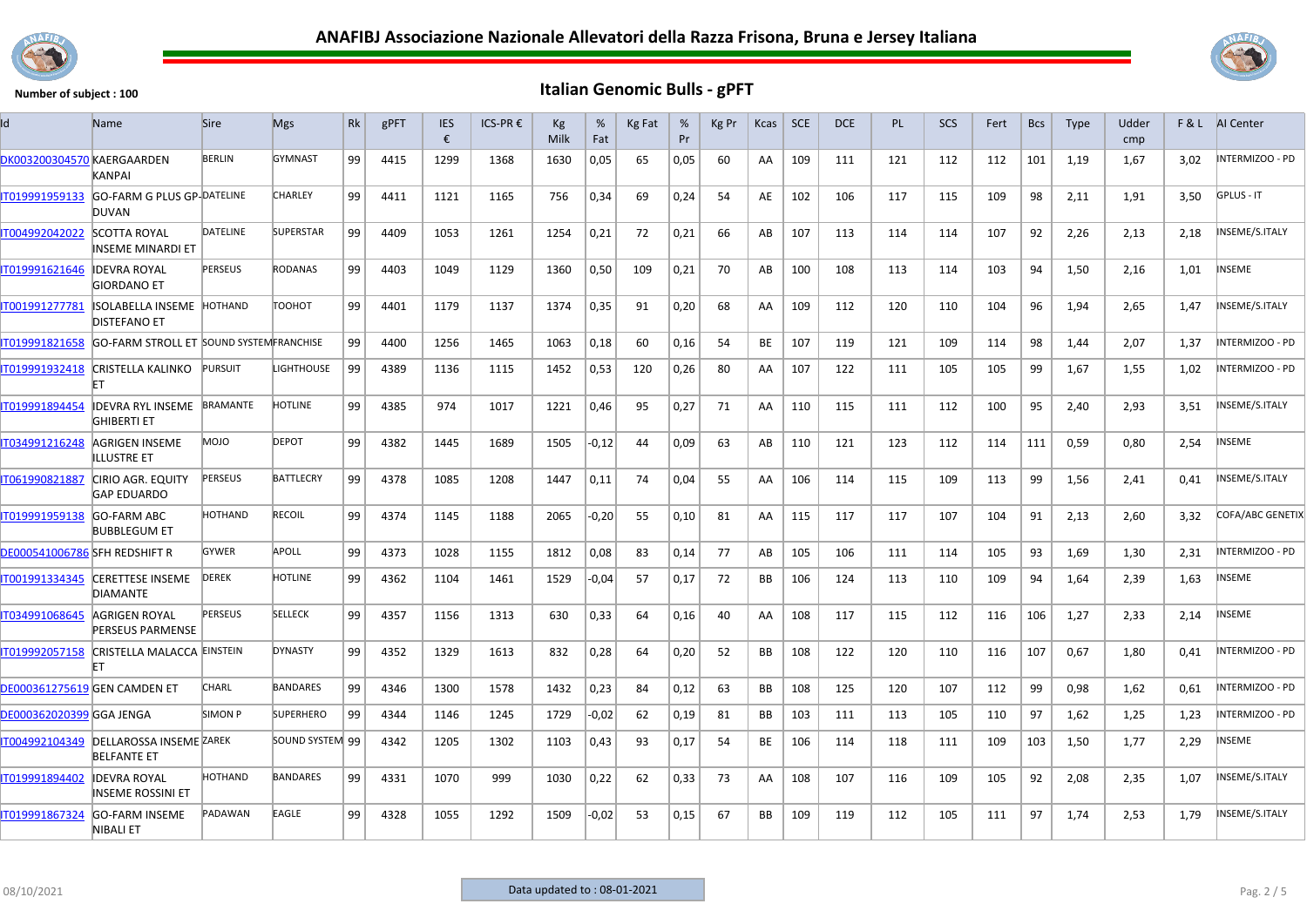



| Id                                  | <b>Name</b>                                     | <b>Sire</b>                  | <b>Mgs</b>        | Rk | gPFT | <b>IES</b><br>€ | ICS-PR€ | Kg<br>Milk | %<br>Fat | Kg Fat | %<br>Pr | Kg Pr | <b>Kcas</b> | <b>SCE</b> | <b>DCE</b> | <b>PL</b> | <b>SCS</b> | Fert | <b>Bcs</b> | <b>Type</b> | Udder<br>cmp |      | <b>F&amp;L</b> AI Center |
|-------------------------------------|-------------------------------------------------|------------------------------|-------------------|----|------|-----------------|---------|------------|----------|--------|---------|-------|-------------|------------|------------|-----------|------------|------|------------|-------------|--------------|------|--------------------------|
| <b>DK002371403204 TIRSVAD 3STAR</b> | <b>MUMBAI</b>                                   | <b>SIMON P</b>               | <b>SUPERHERO</b>  | 99 | 4323 | 1195            | 1340    | 1370       | 0,31     | 87     | 0,15    | 61    | BB          | 105        | 110        | 118       | 112        | 109  | 96         | 1,14        | 1,89         | 1,15 | INTERMIZOO - PD          |
| IT019991987851                      | CRISTELLA RANGPUR RIVETING                      |                              | <b>DYNASTY</b>    | 99 | 4322 | 1375            | 1384    | 874        | 0,29     | 69     | 0,22    | 56    | AB          | 100        | 109        | 125       | 110        | 113  | 101        | 0,52        | 1,13         | 0,54 | INTERMIZOO - PD          |
| IT019991821944                      | GO-FARM FURIA ET PACKARD                        |                              | <b>DETOUR</b>     | 99 | 4315 | 1013            | 1289    | 363        | 0,61     | 85     | 0,26    | 42    | BB          | 106        | 114        | 114       | 115        | 110  | 96         | 1,92        | 2,81         | 1,01 | INTERMIZOO - PD          |
| IT019991922740                      | CLERYFARM INSEME BRAMANTE<br>PONCHIELLI         |                              | <b>FLAGSHIP</b>   | 99 | 4314 | 1156            | 1311    | 1303       | 0,01     | 49     | 0,13    | 61    | AB          | 110        | 108        | 118       | 115        | 109  | 102        | 1,18        | 1,77         | 2,11 | NSEME                    |
| IT036990580805                      | PASSINI<br><b>REDDINGTON CD</b>                 | QUANTUM                      | <b>BATTLECRY</b>  | 99 | 4306 | 1265            | 1401    | 912        | 0,39     | 81     | 0,25    | 62    | AB          | 112        | 117        | 120       | 112        | 108  | 96         | 0,94        | 0,95         | 1,02 | CHIACCHE./ABS IT         |
| DE000540677484 YOOX                 |                                                 | <b>RIO</b>                   | DUKE              | 99 | 4306 | 1150            | 1197    | 1486       | 0,22     | 78     | 0,15    | 66    | AB          | 110        | 115        | 118       | 108        | 106  | 97         | 1,69        | 2,68         | 1.38 | CHIACCHE./ABS IT         |
| IT061990879534                      | <b>CIRIO AGRICOLA</b><br>INSEME MANFREDI        | PADAWAN                      | <b>DOZER</b>      | 99 | 4306 | 1163            | 1201    | 1843       | -0,36    | 27     | 0,01    | 63    | AB          | 101        | 104        | 119       | 108        | 114  | 101        | 1,51        | 2,67         | 1,34 | NSEME                    |
| IT001991173499                      | <b>ISOLABELLA ROYAL</b><br><b>ELFO</b>          | PINTERAULT<br><b>GPLUS</b>   | <b>DEMAN</b>      | 99 | 4304 | 1140            | 1242    | 442        | 0,31     | 51     | 0,37    | 58    | AA          | 110        | 118        | 116       | 112        | 109  | 103        | 1,32        | 1,92         | 2,14 | NSEME                    |
| IT033990570314                      | ALL.NURE LOCUST ET DISCJOCKEY                   |                              | <b>GUARANTEE</b>  | 99 | 4297 | 1146            | 1328    | 980        | 0,25     | 68     | 0,14    | 49    | AB          | 101        | 112        | 121       | 115        | 110  | 92         | 1,53        | 2,68         | 0,75 | INTERMIZOO - PD          |
| IT004991763908                      | PESS FARM PERSEUS PERSEUS<br><b>FALETTI</b>     |                              | <b>MARDI GRAS</b> | 99 | 4292 | 1186            | 1199    | 1185       | 0,28     | 76     | 0,21    | 63    | AB          | 111        | 120        | 115       | 102        | 111  | 103        | 1,60        | 2,13         | 2,01 | INSEME/S.ITALY           |
| <b>DE000362694051 ILOTT</b>         |                                                 | <b>SIMON P</b>               | BENZ              | 99 | 4285 | 1111            | 1089    | 1458       | 0,08     | 66     | 0,18    | 70    | AB          | 101        | 111        | 115       | 104        | 110  | 102        | 1,67        | 2,07         | 1,22 | INTERMIZOO - PD          |
| IT097990064187                      | <b>GHEZZI G-PLUS LIPSIAKEITH</b>                |                              | <b>MILTON</b>     | 99 | 4284 | 1097            | 1152    | 2263       | $-0,04$  | 82     | $-0,02$ | 73    | AB          | 104        | 104        | 116       | 112        | 105  | 90         | 0,96        | 1,73         | 1,50 | INTERMIZOO - PD          |
| IT017992074383                      | <b>GIUDICI HOLSTEINS</b><br><b>CASPER TIBOR</b> | <b>CASPER</b>                | <b>SUPERSHOT</b>  | 99 | 4279 | 1259            | 1476    | 1040       | 0,14     | 55     | 0,21    | 61    | BB          | 116        | 126        | 119       | 103        | 112  | 99         | 1,43        | 2,24         | 1,01 | CHIACC./TAUROMA          |
| IT017992182327                      | <b>G PLUS AIMOC</b><br><b>HOOLIGAN PP RF</b>    | HOTSPOT                      | <b>MISSION P</b>  | 99 | 4273 | 1238            | 1231    | 1013       | 0,30     | 75     | 0,26    | 63    | EE          | 110        | 123        | 115       | 103        | 111  | 104        | 1,13        | 1,66         | 2,18 | <b>GPLUS - IT</b>        |
| IT019991766092                      | <b>GO-FARM SPINOFF</b>                          | PADAWAN                      | <b>RUBICON</b>    | 99 | 4263 | 1310            | 1467    | 510        | 0,19     | 41     | 0,20    | 41    | AB          | 102        | 117        | 125       | 112        | 116  | 103        | 1,03        | 1,96         | 1,96 | INTERMIZOO - PD          |
| T019991728770                       | <b>GO-FARM BERNINI ET GUARANTEE</b>             |                              | <b>HOTROD</b>     | 99 | 4263 | 1040            | 1049    | 1160       | 0,37     | 89     | 0,17    | 57    | AA          | 102        | 104        | 115       | 115        | 106  | 91         | 1,25        | 1,88         | 1,81 | NSEME                    |
| IT015990456119                      | <b>BONETTI S.S.</b><br><b>SPLENDIDO ET</b>      | <b>PERSEUS</b>               | SPEAKER           | 99 | 4261 | 1140            | 1310    | 726        | 0,19     | 51     | 0,16    | 43    | BE          | 103        | 113        | 119       | 112        | 113  | 102        | 1,24        | 2,35         | 1,52 | INSEME/S.ITALY           |
| IT019991959176                      | <b>GO-FARM BRONSON DATELINE</b>                 |                              | <b>KING ROYAL</b> | 99 | 4257 | 973             | 870     | 654        | 0,53     | 88     | 0,35    | 62    | AB          | 102        | 104        | 113       | 108        | 104  | 92         | 2,10        | 2,20         | 2,82 | INTERMIZOO - PD          |
| IT019992057135                      | CRISTELLA GRYPHUS MAESTRO                       |                              | <b>DYNASTY</b>    | 99 | 4255 | 1224            | 1279    | 1632       | 0,12     | 77     | 0,08    | 64    | BB          | 100        | 113        | 120       | 106        | 108  | 100        | 1,55        | 2,00         | 2,29 | <b>CHIACCHIERINI-PG</b>  |
| IT001991322672                      | ISOLABELLA INSEME RONALD<br>RITMO RF            |                              | <b>ACHIEVER</b>   | 99 | 4253 | 1014            | 1013    | 1319       | 0,45     | 100    | 0,15    | 61    | BB          | 103        | 107        | 115       | 108        | 104  | 96         | 2,17        | 2,45         | 2,49 | NSEME                    |
| IT019991792584                      | <b>GO-FARM SILLA</b>                            | <b>SOUND SYSTEMFRANCHISE</b> |                   | 99 | 4247 | 1069            | 1148    | 1135       | 0,23     | 71     | 0,20    | 62    | BE          | 103        | 115        | 115       | 106        | 110  | 97         | 1,51        | 1,77         | 1,10 | INSEME                   |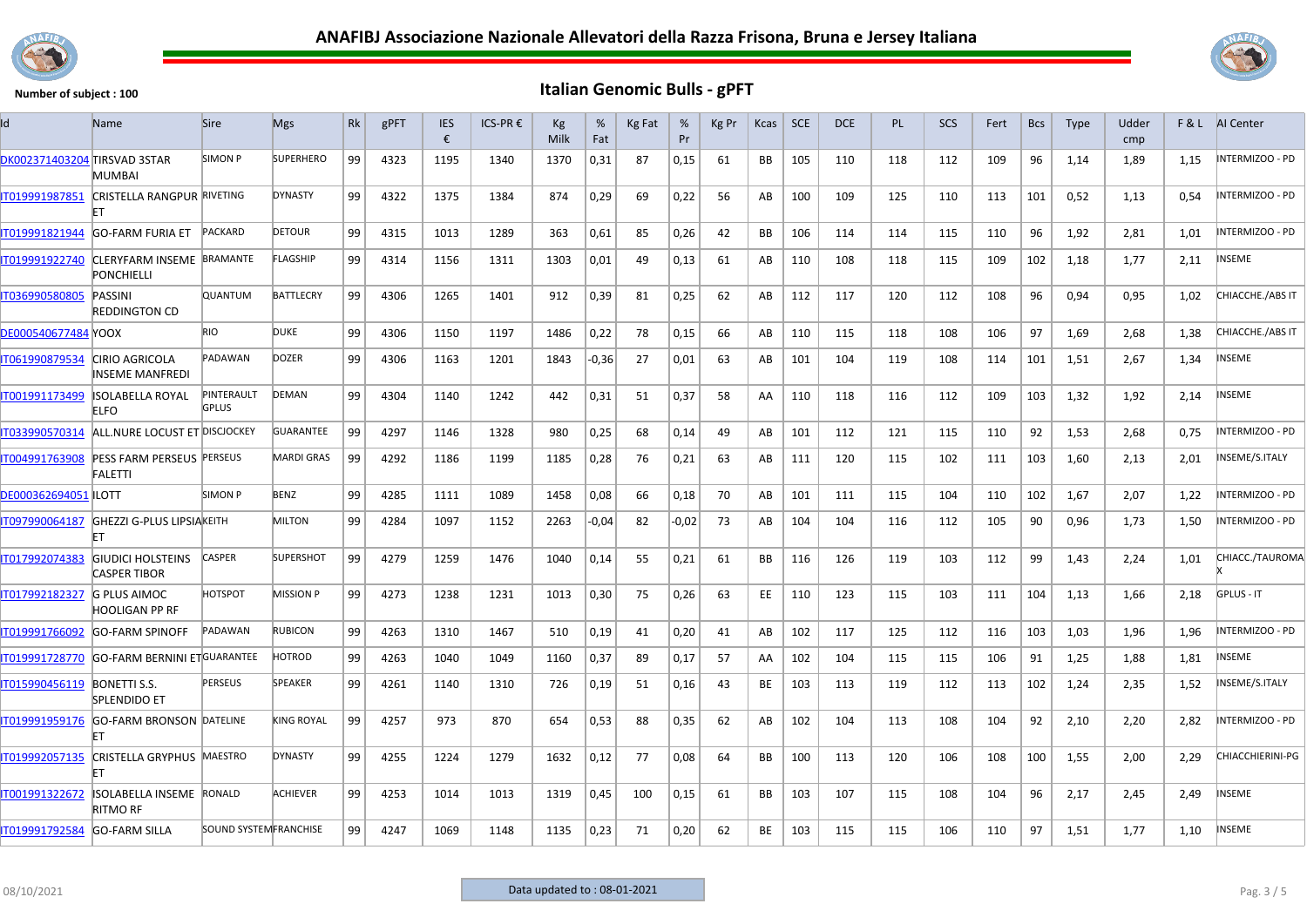



| ld                             | Name                                                 | <b>Sire</b>                | <b>Mgs</b>        | Rk | gPFT | <b>IES</b><br>€ | ICS-PR € | Kg<br>Milk | %<br>Fat | Kg Fat | %<br>Pr | Kg Pr | Kcas      | <b>SCE</b> | DCE | <b>PL</b> | <b>SCS</b> | Fert | <b>Bcs</b> | <b>Type</b> | Udder<br>cmp | F&L  | AI Center        |
|--------------------------------|------------------------------------------------------|----------------------------|-------------------|----|------|-----------------|----------|------------|----------|--------|---------|-------|-----------|------------|-----|-----------|------------|------|------------|-------------|--------------|------|------------------|
| IT004992085676                 | TUNI INSEME<br><b>CAVOUR ET</b>                      | <b>FEDORA</b>              | <b>SUPERHERO</b>  | 99 | 4247 | 1222            | 1397     | 754        | 0,22     | 55     | 0,23    | 52    | <b>BB</b> | 109        | 116 | 117       | 109        | 114  | 109        | 0,95        | 1,73         | 1,07 | <b>INSEME</b>    |
| IT098990685193                 | CORVINI TELESFORO SOUND SYSTEM DERWOOD               |                            |                   | 98 | 4241 | 977             | 851      | 987        | 0,18     | 57     | 0,29    | 67    | ВE        | 101        | 107 | 110       | 97         | 113  | 96         | 1,61        | 2,26         | 0,84 | INSEME           |
| IT028990439309                 | <b>GUTHI G-PLUS</b><br><b>MONSTER TRUCK</b>          | <b>MONSTER</b>             | <b>SUNFISH RC</b> | 98 | 4239 | 1152            | 943      | 2314       | 0,00     | 85     | 0,04    | 83    | AE        | 100        | 102 | 117       | 106        | 104  | 94         | 0,97        | 1,65         | 1,70 | INTERMIZOO - PD  |
| IT019991856608                 | <b>GO-FARM LATIFI ET</b>                             | PADAWAN                    | <b>DETOUR</b>     | 98 | 4236 | 1114            | 1217     | 1242       | -0,01    | 48     | 0.19    | 63    | AB        | 115        | 118 | 115       | 106        | 112  | 101        | 1,54        | 2,22         | 1,23 | INTERMIZOO - PD  |
| IT019991959036                 | <b>GO-FARM REIWA</b>                                 | <b>DATELINE</b>            | <b>SUPERHERO</b>  | 98 | 4233 | 1015            | 997      | 1589       | 0,07     | 72     | 0,18    | 76    | AA.       | 104        | 113 | 112       | 110        | 101  | 97         | 2,18        | 2,14         | 3,38 | INTERMIZOO - PD  |
|                                | DE000360385506 PRISMAGEN LIVER TVSUPERHERO<br>itl ty |                            | <b>MISSOURI</b>   | 98 | 4229 | 1076            | 1311     | 1291       | $-0,04$  | 47     | 0,07    | 51    | <b>BB</b> | 104        | 108 | 114       | 111        | 115  | 101        | 1,07        | 2,16         | 0,34 | INSEME           |
| IT019991815991                 | <b>CRISTELLA GREEN ET FABULOUS</b>                   |                            | <b>MAGNUS</b>     | 98 | 4229 | 1211            | 1310     | 1543       | $-0,03$  | 59     | 0,06    | 58    | BE        | 107        | 118 | 120       | 106        | 112  | 97         | 1,56        | 2,16         | 1,50 | CHIACCHIERINI-PG |
|                                | NL000682613017 KOEPON RIGOLETTO DATELINE<br>ET RF    |                            | MR SALVATORE 98   |    | 4226 | 1187            | 1248     | 1328       | 0,18     | 68     | 0,14    | 59    | AB        | 111        | 109 | 119       | 114        | 108  | 99         | 1,36        | 1,54         | 1,88 | INTERMIZOO - PD  |
| IT035991005092                 | INSEME DEDALO                                        | <b>PACKARD</b>             | <b>BALISTO</b>    | 98 | 4217 | 1106            | 1212     | 684        | 0,59     | 94     | 0,22    | 50    | BB        | 103        | 110 | 118       | 113        | 108  | 97         | 1,16        | 1,75         | 1,23 | INSEME/S.ITALY   |
| IT034991132991                 | AL.CO.BIA. INSEME<br>LANDINI                         | HOTHAND                    | EAGLE             | 98 | 4204 | 950             | 1169     | 1045       | -0,04    | 37     | 0,17    | 54    | AB        | 110        | 114 | 113       | 112        | 109  | 93         | 2,18        | 2,43         | 2,84 | INSEME           |
| <b>DE000540157247 KARIBO</b>   |                                                      | <b>CASPER</b>              | <b>JEDI</b>       | 98 | 4202 | 1050            | 940      | 1484       | 0,10     | 74     | 0,23    | 82    | AB        | 101        | 109 | 113       | 103        | 103  | 99         | 1,41        | 1,61         | 1,28 | CHIACCHE./ABS IT |
| IT019991671675                 | GO-FARM<br><b>BRAMANTE ET</b>                        | <b>SOUND SYSTEM HOTROD</b> |                   | 98 | 4191 | 895             | 906      | 1162       | 0,35     | 84     | 0,22    | 64    | AE        | 104        | 110 | 111       | 112        | 102  | 96         | 2,04        | 2,38         | 1,96 | INSEME/S.ITALY   |
| IT019991904359                 | <b>GO-FARM NIKKA</b>                                 | HOTHAND                    | EAGLE             | 98 | 4190 | 937             | 1176     | 1798       | $-0,14$  | 47     | 0,14    | 72    | AB        | 111        | 114 | 111       | 114        | 106  | 89         | 1,46        | 1,73         | 1,22 | INTERMIZOO - PD  |
| IT019991821916                 | <b>IGO-FARM FOLEY ET</b>                             | <b>PACKARD</b>             | <b>DETOUR</b>     | 98 | 4189 | 1092            | 1233     | 1056       | 0,30     | 79     | 0,24    | 64    | BB        | 107        | 116 | 114       | 109        | 108  | 101        | 1,27        | 1,29         | 0.98 | INTERMIZOO - PD  |
| IT019991987706                 | <b>CRISTELLA NABOO</b>                               | PEGASUS                    | <b>MATTERS</b>    | 98 | 4188 | 1014            | 885      | 1807       | 0,30     | 102    | 0,23    | 87    | AB        | 96         | 103 | 112       | 106        | 102  | 94         | 1,27        | 0,52         | 0,05 | INTERMIZOO - PD  |
| IT019991816277                 | <b>IDEVRA ROYAL</b><br><b>PUCCINI ET</b>             | PADAWAN                    | <b>OCTAVIAN</b>   | 98 | 4182 | 1050            | 1129     | 1160       | 0,09     | 57     | 0,21    | 64    | AB        | 102        | 112 | 113       | 108        | 110  | 97         | 1,51        | 1,42         | 1,32 | NSEME/S.ITALY    |
| IT015990501812                 | BONETTI S.S. ISLERO FEDORA                           |                            | SILVER            | 98 | 4172 | 1011            | 1098     | 922        | 0,46     | 90     | 0,19    | 53    | BB        | 104        | 112 | 114       | 111        | 104  | 104        | 1,58        | 2,32         | 2,79 | INTERMIZOO - PD  |
| IT019991706540                 | <b>GO-FARM MARTELLO PERSEUS</b><br>FT                |                            | <b>DOZER</b>      | 98 | 4170 | 1236            | 1118     | 1392       | 0,29     | 90     | 0,20    | 70    | AB        | 105        | 104 | 118       | 110        | 104  | 105        | 0,25        | 0,48         | 1,92 | INSEME/S.ITALY   |
| IT001991091618                 | <b>CERETTESE</b><br>DANNUNZIO                        | <b>SOUND SYSTEMPULSAR</b>  |                   | 98 | 4167 | 931             | 970      | 857        | 0,30     | 65     | 0,21    | 53    | BB        | 99         | 113 | 113       | 101        | 111  | 92         | 2,00        | 3,30         | 0,42 | <b>NSEME</b>     |
| <b>DE000361079542 HORUS ET</b> |                                                      | <b>OUTLAST</b>             | YODER             | 98 | 4164 | 1086            | 1069     | 1441       | 0,26     | 83     | 0,15    | 64    | AA        | 100        | 116 | 115       | 107        | 107  | 99         | 1,32        | 1,34         | 1,55 | INTERMIZOO - PD  |
| IT033990498029                 | ALL.NURE YONGE ET PADAWAN                            |                            | <b>RUBICON</b>    | 98 | 4163 | 1073            | 932      | 1117       | 0,17     | 62     | 0,21    | 64    | BE        | 102        | 107 | 116       | 103        | 107  | 94         | 1,90        | 1,55         | 4,69 | INTERMIZOO - PD  |
| IT019991987840                 | <b>CRISTELLA INSEME</b><br><b>BERTON ET</b>          | <b>BOULEVARD</b>           | SOUND SYSTEM 98   |    | 4155 | 949             | 977      | 1985       | $-0,08$  | 69     | $-0.01$ | 66    | AB        | 99         | 103 | 113       | 113        | 105  | 96         | 2,14        | 2,07         | 1,68 | NSEME            |